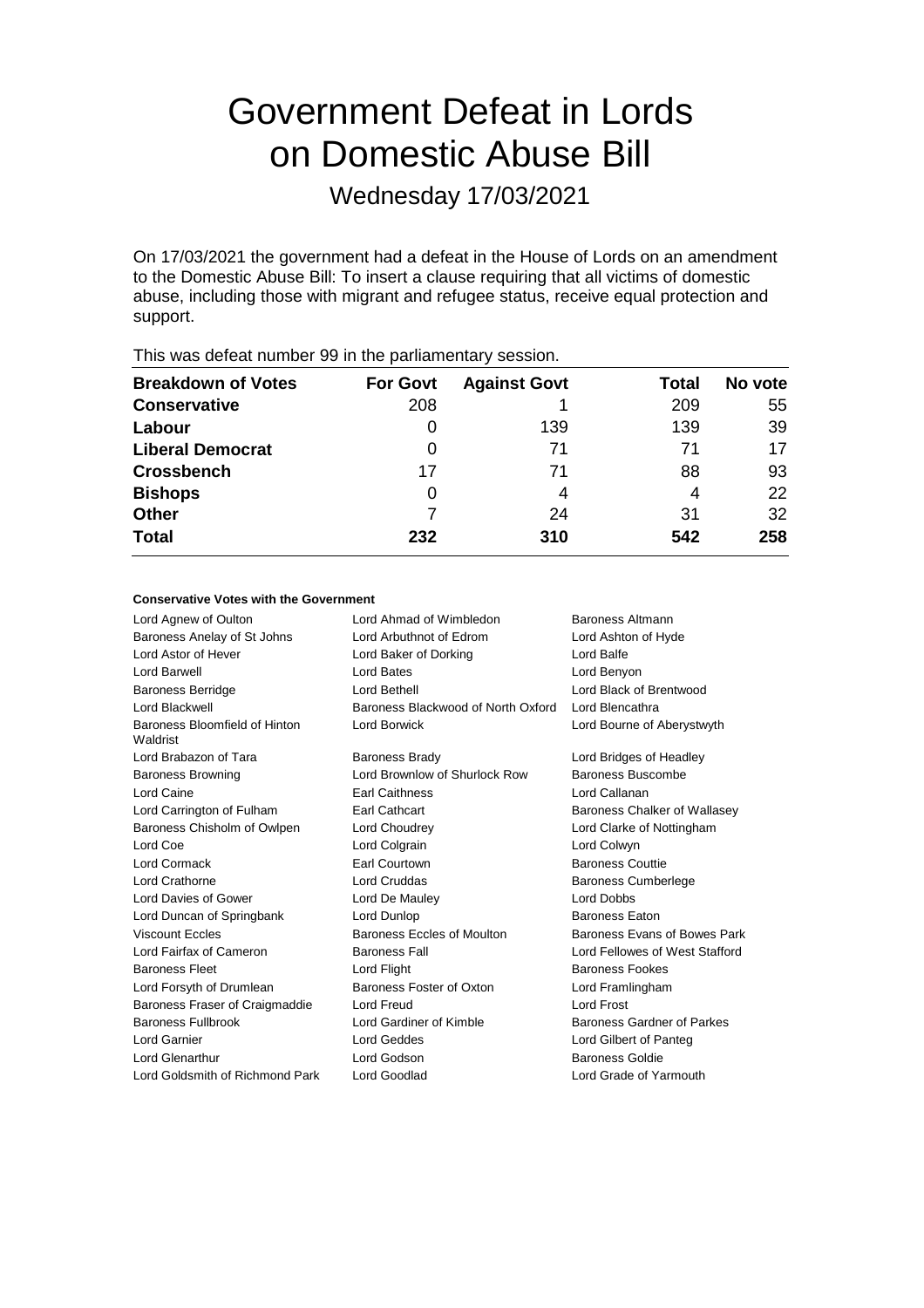Lord Greenhalgh Lord Griffiths of Fforestfach Lord Grimstone of Boscobel Viscount Hailsham Lord Hammond of Runnymede Lord Harris of Peckham Lord Haselhurst Lord Hayward Lord Henley Lord Herbert of South Downs Baroness Hodgson of Abinger Lord Hodgson of Astley Abbotts Lord Holmes of Richmond Lord Horam Lord Howard of Lympne Earl Howe Lord Howell of Guildford Lord James of Blackheath Baroness Jenkin of Kennington Lord Jopling Lord Keen of Elie Lord King of Bridgwater Lord Kirkham Lord Lamont of Lerwick Lord Lancaster of Kimbolton Lord Lang of Monkton Lord Leigh of Hurley Lord Lexden Earl Lindsay Lord Lingfield Earl Liverpool Lord Livingston of Parkhead Marquess of Lothian Lord Lucas Lord Mackay of Clashfern Lord Mancroft Lord Marland Lord Marlesford Lord Maude of Horsham Lord McColl of Dulwich Baroness McGregor-Smith Lord McInnes of Kilwinning Lord McLoughlin Lord Mendoza Baroness Meyer Baroness Mobarik **Baroness Mone** Baroness Mone Duke of Montrose Baroness Morgan of Cotes **Baroness Morris of Bolton** Baroness Morrissey Lord Moylan Lord Moynihan Lord Naseby Lord Nash **Baroness Neville-Jones** Baroness Neville-Rolfe Baroness Nicholson of Winterbourne Baroness Noakes Lord Norton of Louth Lord O'Shaughnessy Lord Parkinson of Whitley Bay Lord Patten Baroness Penn **Example 2** Lord Pickles **Baroness Pidding** Baroness Pidding Lord Polak Lord Popat Lord Porter of Spalding Lord Price Lord Rana Lord Randall of Uxbridge Baroness Rawlings **Baroness Realists** Lord Reay **Baroness Redfern** Lord Renfrew of Kaimsthorn Lord Ribeiro Viscount Ridley Lord Risby **Lord Robathan** Baroness Rock Lord Rose of Monewden Lord Rotherwick Lord Saatchi Baroness Sanderson of Welton Lord Sarfraz Lord Sassoon Baroness Sater **Baroness Scott of Bybrook** Baroness Seccombe Lord Selkirk of Douglas Baroness Shackleton of Belgravia Lord Sharpe of Epsom Lord Sheikh **Baroness Shephard of Northwold** Lord Sherbourne of Didsbury Baroness Shields **Lord Shinkwin** Earl Shrewsbury Lord Smith of Hindhead Lord Spencer of Alresford Baroness Stedman-Scott Lord Sterling of Plaistow Lord Stewart of Dirleton Lord Strathclyde Baroness Stroud Baroness Sugg Lord Swinfen Lord Taylor of Holbeach Lord Tebbit Lord Trefgarne Viscount Trenchard Lord Trimble Lord True Lord Tugendhat Lord Udny-Lister Viscount Ullswater Lord Vaizey of Didcot **Baroness Vere of Norbiton** Baroness Verma Lord Wakeham Lord Wasserman Lord Wei Lord Wharton of Yarm Lord Whitby Baroness Williams of Trafford Lord Wolfson of Tredegar Baroness Wyld Lord Young of Cookham Viscount Younger of Leckie

### **Conservative Votes against the Government** Baroness Helic

### **Labour Votes with the Government**

**Labour Votes against the Government** Baroness Adams of Craigielea Lord Adonis Lord Alli Baroness Amos Lord Anderson of Swansea Baroness Andrews Lord Bach Baroness Bakewell Lord Bassam of Brighton Lord Berkeley **Baroness Billingham** Baroness Billingham Baroness Blower Lord Blunkett **Lord Boateng** Lord Boateng **Lord Bradley** Lord Bragg **Lord Brooke of Alverthorpe** Lord Browne of Ladyton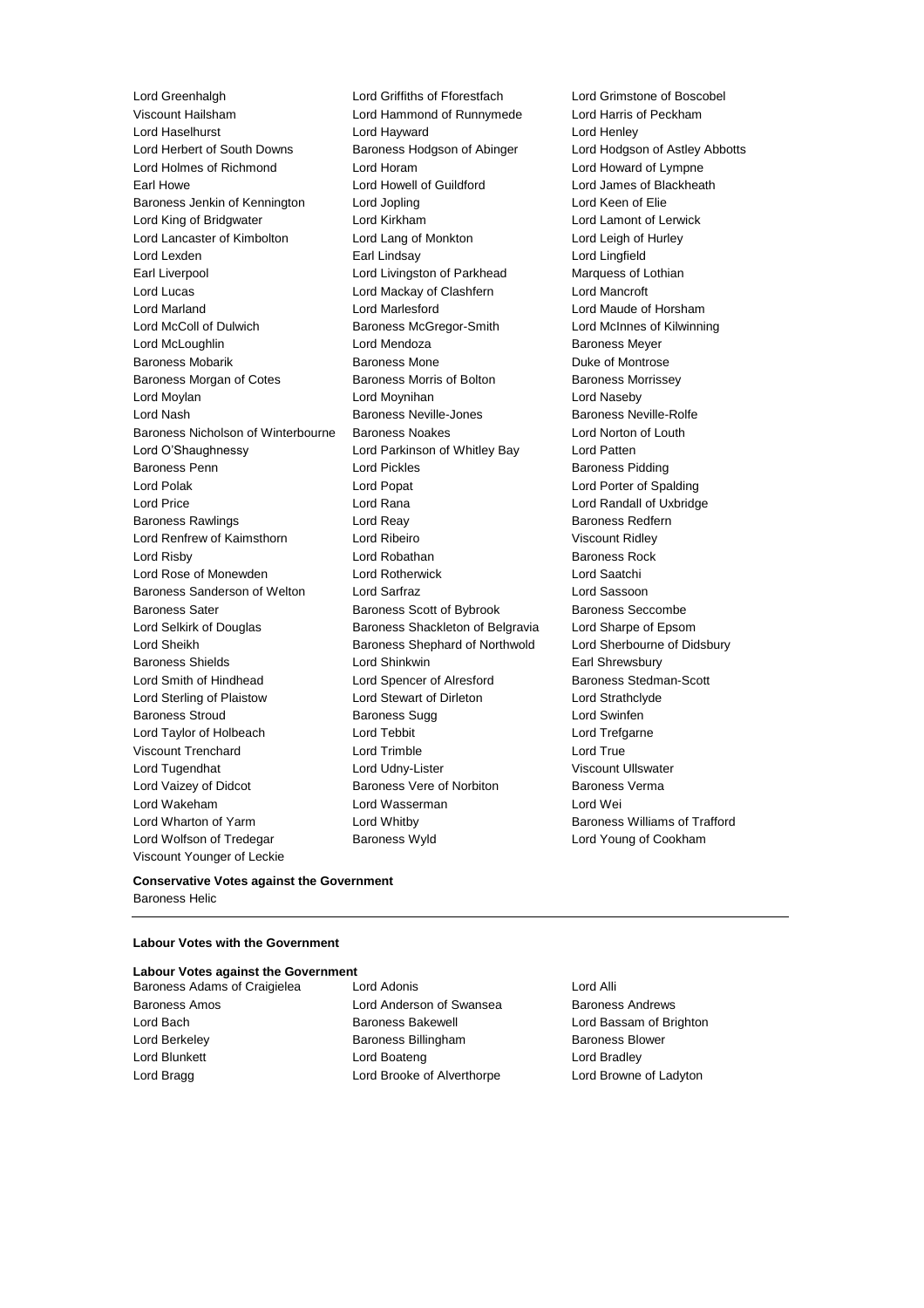Baroness Bryan of Partick Lord Campbell-Savours Lord Carter of Coles Baroness Chakrabarti **Viscount Chandos** Baroness Chapman of Darlington<br>Baroness Clark of Kilwinning Lord Clark of Windermere Baroness Cohen of Pimlico Baroness Clark of Kilwinning **Lord Clark of Windermere** Baroness Cohen of Pimlico Lord Collins of Highbury **Baroness Corston** Baroness Corston Baroness Crawley Lord Cunningham of Felling Lord Davidson of Glen Clova Lord Davies of Oldham Lord Davies of Stamford **Lord Davies of Brixton** Baroness Donaghy Lord Donoughue **Baroness Drake** Lord Dubs Lord Eatwell Lord Elder Lord Evans of Watford Lord Faulkner of Worcester Lord Foulkes of Cumnock Baroness Gale<br>
Baroness Golding Cord Coldsmith Cumnock Baroness Goudie Baroness Golding **Lord Goldsmith** Lord Grantchester Lord Grocott Lord Hain Viscount Hanworth Lord Harris of Haringey Lord Haskel Lord Haworth **Baroness Hayman of Ullock** Baroness Hayter of Kentish Town Baroness Healy of Primrose Hill Lord Hendy **Baroness Henig** Baroness Henig Baroness Hilton of Eggardon Lord Hollick Lord Howarth of Newport Lord Hoyle **Baroness Hughes of Stretford** Lord Hunt of Kings Heath Lord Hunt of Kings Heath Lord Hutton of Furness **Baroness Jay of Paddington** Baroness Jones of Whitchurch Lord Jones Lord Judd Lord Kennedy of Southwark Lord Khan of Burnley **Lord Knight of Weymouth Baroness Lawrence of Clarendon** Lord Lennie **Lord Levy** Lord Levy **Baroness Liddell of Coatdyke** Lord Liddle Lord Lipsey Baroness Lister of Burtersett Lord MacKenzie of Culkein **Baroness Mallalieu** Lord Mandelson Baroness Massey of Darwen Lord Maxton<br>
Lord McConnell of Glenscorrodale Baroness McDonagh Cord McConness McIntosh of Hudnall Lord McConnell of Glenscorrodale Baroness McDonagh Lord McKenzie of Luton Lord McNicol of West Kilbride Lord Mendelsohn Lord Mitchell Lord Monks Baroness Morgan of Huyton Baroness Morris of Yardley Lord Morris of Aberavon Lord Murphy of Torfaen Baroness Nye **Baroness Osamor** Baroness Osamor **Baroness Pitkeathley** Lord Ponsonby of Shulbrede Baroness Primarolo Baroness Prosser Lord Puttnam Baroness Quin Lord Radice Baroness Ramsay of Cartvale Baroness Rebuck Lord Reid of Cardowan Lord Rooker Lord Rosser Lord Rowlands Baroness Royall of Blaisdon Baroness Sherlock Lord Sikka Viscount Simon **Baroness Smith of Gilmorehill** Baroness Smith of Basildon Lord Snape Lord Soley Lord Stevenson of Balmacara Baroness Taylor of Bolton Baroness Thornton Lord Touhig Lord Tunnicliffe **Lord Turnberg** Lord Turnberg **Baroness Warwick of Undercliffe** Lord Watson of Invergowrie **Lord Watts** Lord West of Spithead Baroness Wheeler **Baroness Whitaker** Lord Whitty Baroness Wilcox of Newport Lord Wills Lord Winston Baroness Young of Old Scone

#### **Liberal Democrat Votes with the Government**

# **Liberal Democrat Votes against the Government**<br>Lord Addington Lord Allan of Hallam

| Lord Addington                     | Lord Allan of Hallam           | <b>Baroness Bakewell of Harding</b><br>Mandeville |
|------------------------------------|--------------------------------|---------------------------------------------------|
| Baroness Barker                    | Lord Beith                     | Baroness Benjamin                                 |
| Baroness Bonham-Carter of Yarnbury | Baroness Bowles of Berkhamsted | Lord Bradshaw                                     |
| Baroness Brinton                   | Lord Bruce of Bennachie        | Lord Burnett                                      |
| Baroness Burt of Solihull          | Lord Campbell of Pittenweem    | Lord Clement-Jones                                |
| Lord Dholakia                      | <b>Baroness Doocey</b>         | <b>Baroness Featherstone</b>                      |
| Lord Foster of Bath                | Lord Fox                       | Baroness Garden of Frognal                        |
| Lord German                        | Earl Glasgow                   | <b>Lord Greaves</b>                               |
| Baroness Grender                   | <b>Baroness Hamwee</b>         | Baroness Harris of Richmond                       |
| Baroness Humphreys                 | Lord Hussain                   | Baroness Janke                                    |
|                                    |                                |                                                   |

Baroness Bakewell of Hardington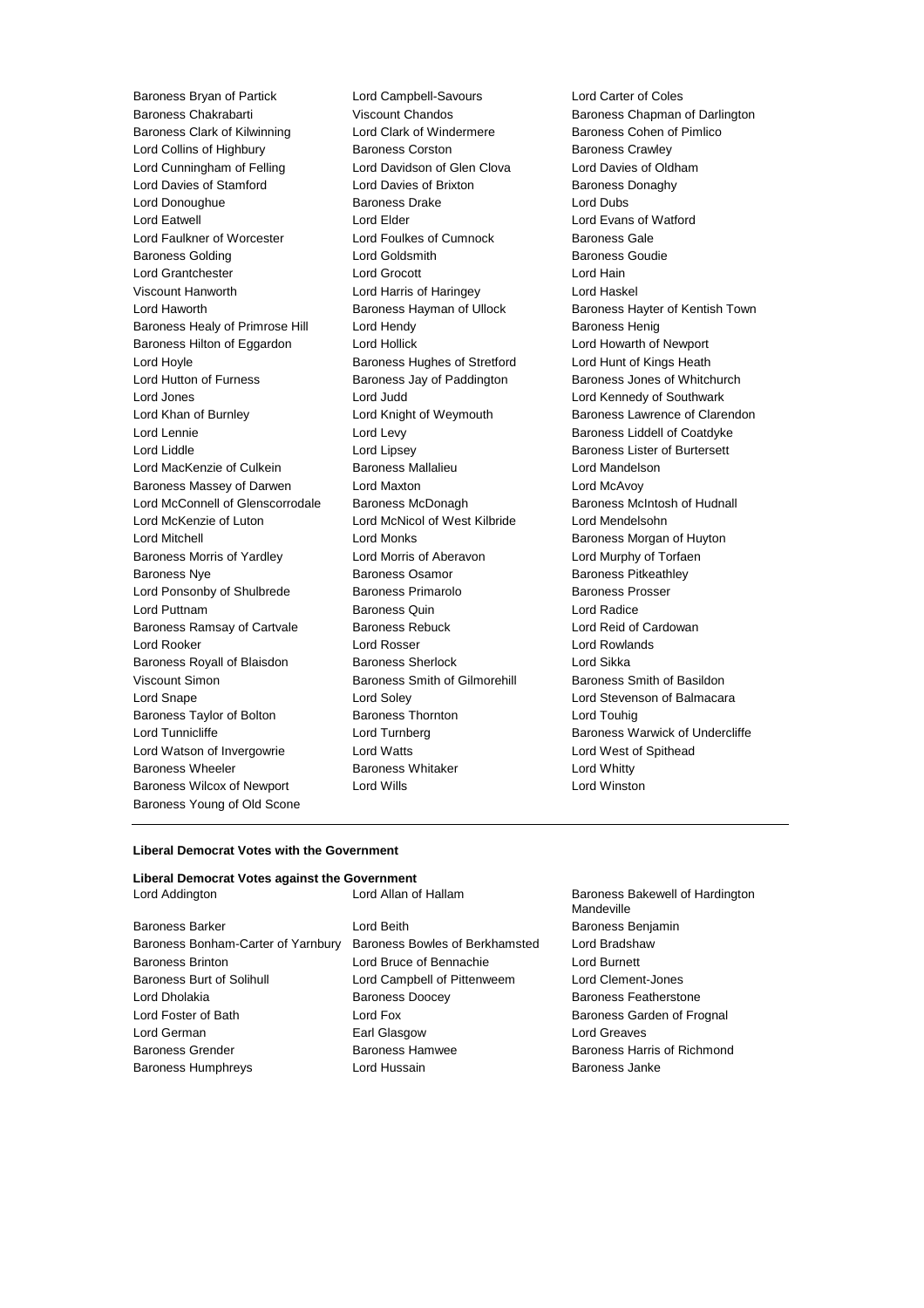Baroness Walmsley **Lord Willis of Knaresborough** 

- Baroness Jolly Lord Jones of Cheltenham Baroness Kramer Lord Lee of Trafford **Baroness Ludford** Lord Marks of Henley-on-Thames Lord McNally Baroness Miller of Chilthorne Domer Lord Newby Baroness Northover Lord Oates Lord Paddick Lord Palmer of Childs Hill Baroness Parminter Baroness Pinnock Baroness Randerson Lord Razzall Lord Redesdale Lord Rennard Baroness Scott of Needham Market Lord Scriven Lord Sharkey Baroness Sheehan Lord Shipley Baroness Smith of Newnham Lord Stoneham of Droxford Lord Strasburger Lord Stunell **Baroness Suttie Lord Taverne** Lord Teverson **Lord Thomas of Gresford** Baroness Thomas of Winchester Viscount Thurso Lord Tope Baroness Tyler of Enfield Lord Tyler Lord Verjee Lord Wallace of Saltaire
	-

# **Crossbench Votes with the Government**

Lord Butler of Brockwell Lord Carey of Clifton Lord Carrington Lord Chartres Viscount Craigavon Lord Dannatt Baroness Deech Lord Green of Deddington Lord Greenway Baroness Hogg Lord Kilclooney Lord Mawson Baroness O'Neill of Bengarve Lord Powell of Bayswater

# **Crossbench Votes against the Government**

Lord Berkeley of Knighton **Lord Best** Lord Bichard Lord Bichard Lord Birt Lord Broers Baroness Bull Baroness Butler-Sloss Lord Cameron of Dillington Baroness Campbell of Surbiton Lord Carlile of Berriew Viscount Colville of Culross Earl Courtenay of Devon Baroness Coussins **Baroness Cox Baroness Cox Lord Craig of Radley** Lord Crisp **Lord Cromwell Lord Cromwell Baroness D'Souza** Lord Eames **Earl Erroll** Earl Erroll **Example 20** Earl Erroll **Lord Etherton** Baroness Falkner of Margravine Lord Field of Birkenhead Baroness Finlay of Llandaff Lord Freyberg Baroness Greengross Baroness Grey-Thompson Lord Hannay of Chiswick Lord Harries of Pentregarth Lord Hastings of Scarisbrick Baroness Hayman **Baroness Hollins** Baroness Hollins **Lord Hope of Craighead** Baroness Hunt of Bethnal Green Lord Janvrin Lord Judge Lord Kakkar Baroness Kidron Lord Laming Baroness Lane-Fox of Soho Lord Loomba Lord Low of Dalston Earl Lytton Lord Macdonald of River Glaven Lord Macpherson of Earl's Court Lord Mair **Baroness Masham of Ilton** Baroness Morgan of Drefelin Baroness Murphy **Baroness Neuberger** Baroness O'Loan Lord Pannick Lord Patel Baroness Prashar Lord Ramsbotham Lord Rees of Ludlow Lord Rowe-Beddoe Lord Russell of Liverpool Earl Sandwich Lord Singh of Wimbledon Duke of Somerset Baroness Stern Lord Stevens of Kirkwhelpington Lord Stirrup Lord Thurlow Lord Walker of Aldringham Baroness Watkins of Tavistock Lord Wilson of Dinton

Lord Brown of Eaton-under-Heywood

Lord Anderson of Ipswich

#### **Bishop Votes with the Government**

#### **Bishop Votes against the Government**

Bishop of Worcester

Bishop of Lincoln Bishop of Manchester Bishop of Winchester